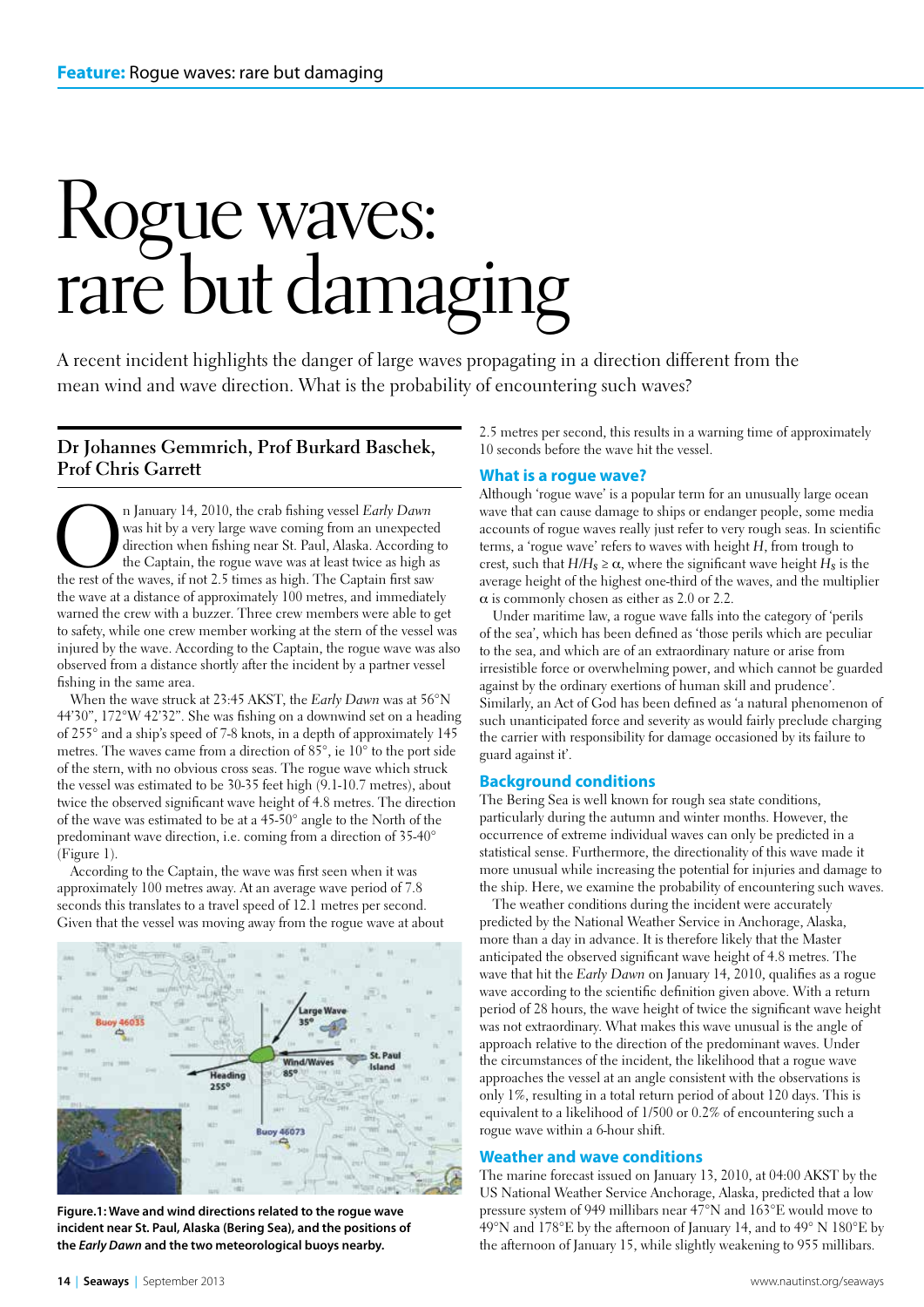The forecast issued a gale warning with easterly winds increasing from 20 knots (10 metres per second) on January 13 to 45 knots on January 14 and throughout the following night. Wave height was predicted to increase from 2.7 metres to 6.7 metres (9 feet to 22 feet).

The accuracy of the forecast was confirmed by local wave buoy observations, available from the US National Data Buoy Center. Buoy 46073 is located at 55°N 6'36" and 171°W 58'52" at a distance of 207 kilo metres to the south of the location of the incident. At 23:00 AKST, the data show a significant wave height of 4.8 metres and a wind speed of 37 knots with gusts up to 47 knots coming from a direction of 80°. The wind speed and wave height had been increasing significantly over the course of the day.

Buoy 46035, located at 57°N 4'1", 177°W 45'0", 303 kilometres to the West of the location of the incident, reported an even higher significant wave height of more than 8 metres. The buoy did not report wind direction, but it showed that the sea had been calm for several days and the wind picked up only about 24 hours prior to the rogue wave incident (Figure 2).

These observations confirm the sea state and wind conditions estimated by the Captain.

The buoys did not provide directional data for the waves, but the frequency spectra consistently show a narrow single peak while the wind speed and wave height increased in response to the storm (Figure 3). This suggests the absence of a second set of large waves coming from a direction other than the predominant wave direction (ie across sea). We conclude that, as reported by the Captain, the direction of the predominant waves was the same as that of the wind, which blew consistently from a direction of 80° to 120°.

#### **Likelihood of occurrence**

The large wave that hit the *Early Dawn* qualifies as a rogue wave according to the scientific definition. Its likelihood of occurrence is determined by its height *H* relative to the significant wave height *Hs*, as well as its direction relative to the predominant wave direction. We take  $H/H<sub>8</sub> = 2.0$  and the wave direction relative to the predominant wave direction to be 50°, as reported by the Captain.

The likelihood of occurrence of a rogue wave is commonly calculated with the so-called Tayfun distribution. It yields an occurrence rate of 1 in 1.3  $x10^4$  waves for a wave with  $H/H_s \ge 2.0$ . With an average wave period of 7.8 seconds, as reported by buoy 46073, this is equivalent to a return period of only 28 hours.

The likelihood that the direction of a rogue wave is at a certain angle relative to the predominant wave direction in uni-directional seas in the open ocean is known from a total of 7,157 rogue waves observed in 80 years of wave data off the US West coast, from buoys that could resolve the direction of individual waves. No such directional records exist from the Bering Sea, but there is no scientific reason to expect different statistics for the directional distribution of rogue waves in the Bering Sea.

The relative direction of the large wave was estimated as 45°-50°, which is 35°-40° off the stern of the *Early Dawn*. The impact on a vessel is usually larger when a wave approaches from the side. We calculate the likelihood of a rogue wave hitting the vessel at an angle larger than 35° from the bow or stern, on either the port or starboard side of the vessel. Given that the waves were coming from an angle of 10° to the port side of the stern, this is equivalent to a rogue wave direction relative to the predominant wave direction of 45-155° on the starboard side and 25-135° on the port side. The resulting cumulative likelihood in unidirectional seas is 1.21%. If on the other hand we take 50° as the relative direction of the large wave, the corresponding likelihood of a rogue wave hitting the vessel at an angle larger than 40° from the bow or stern is 0.93%. We therefore take 1% as the likelihood for a rogue wave hitting the vessel at an angle at least as large as that observed.

The resulting total return period of a rogue wave with  $H/H_s \geq 2.0$ travelling at an angle that could have impacted the vessel is therefore  $28 \text{ hours}/1\% = 117 \text{ days}$ . This return period is valid for this particular wave direction, and for any given significant wave height. The damage caused by a wave coming from an unusual angle also depends on its absolute height and the design of the vessel.

Rough seas occur when strong winds blow for a long time over large distances, and when the waves then move into shallow water or are refracted and amplified in currents. In a given sea state, 'rogue ' waves with a wave height greater than the average by a factor of 2 or 2.2 seem to occur with a frequency that is in reasonable accord with



**Figure 2: Wind speed** *u* **(blue), gusts (green), and wind direction**  *dd* **at buoy 46073. Significant wave height** *Hs* **and average wave period** *t***av at buoy 46073 (blue) and 46035 (red). The dashed lines indicate the time of the rogue wave incident.** 



**Figure 3: Wave energy spectra at buoy 46035 (top) and 46073 (bottom) on 14 January 2010. The dashed lines indicate the time of the rogue wave incident.**